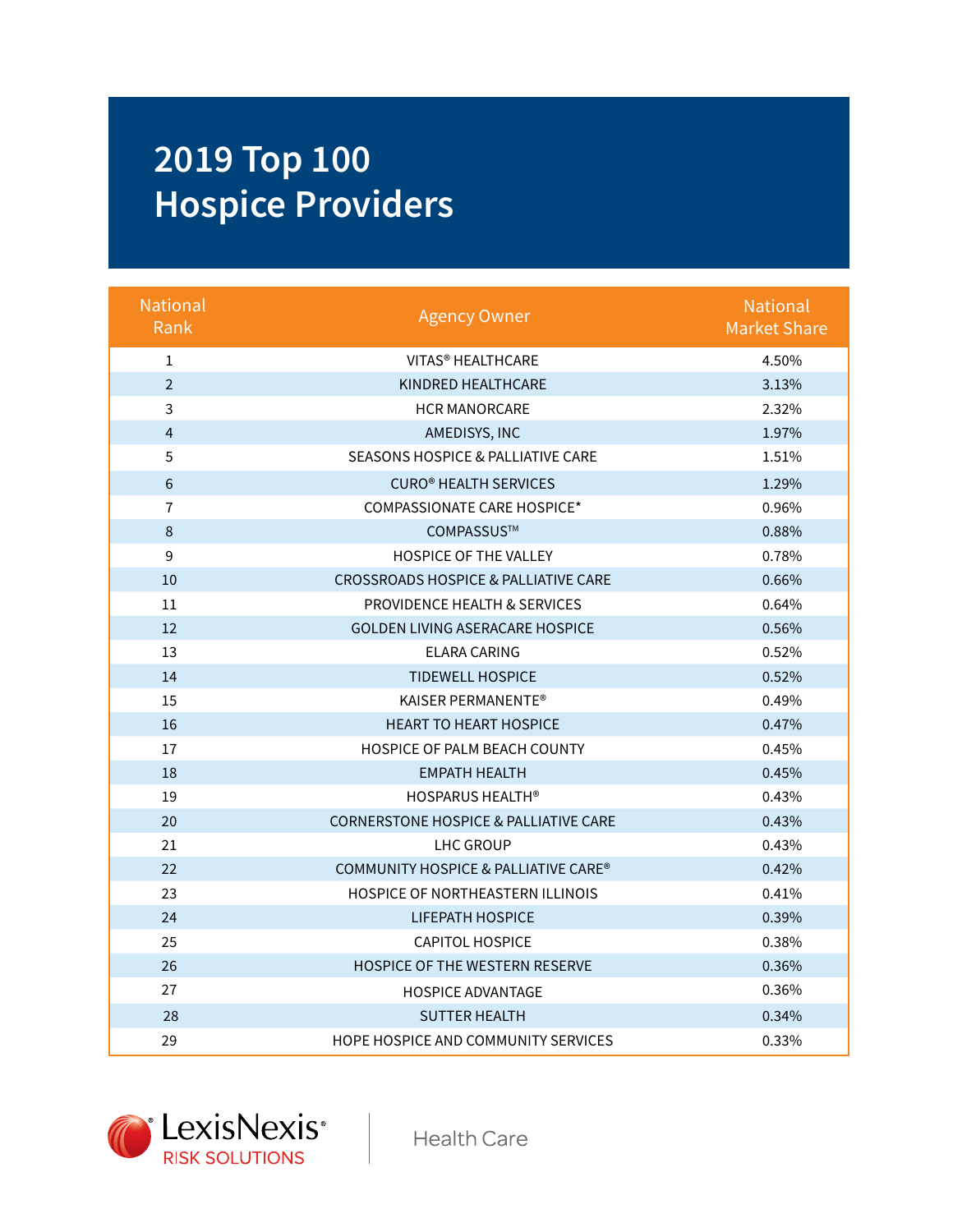| <b>National</b><br>Rank | <b>Agency Owner</b>                        | <b>National</b><br><b>Market Share</b> |
|-------------------------|--------------------------------------------|----------------------------------------|
| 30                      | HOSPICE OF THE BLUEGRASS, INC              | 0.33%                                  |
| 31                      | <b>CARIS HEALTHCARE</b>                    | 0.33%                                  |
| 32                      | <b>UNITED HOSPICE</b>                      | 0.32%                                  |
| 33                      | HOSPICE OF DAYTON, INC                     | 0.31%                                  |
| 34                      | <b>COVENANT HOSPICE</b>                    | 0.31%                                  |
| 35                      | VISITING NURSE SERVICE OF NEW YORK HOSPICE | 0.30%                                  |
| 36                      | <b>GILCHRIST HOSPICE CARE</b>              | 0.30%                                  |
| 37                      | <b>HOSPICE OF CINCINNATI</b>               | 0.29%                                  |
| 38                      | <b>COMMUNITY HOME CARE &amp; HOSPICE</b>   | 0.29%                                  |
| 39                      | <b>SOLAMOR HOSPICE</b>                     | 0.28%                                  |
| 40                      | <b>HAVEN HOSPICE</b>                       | 0.27%                                  |
| 41                      | <b>HOSPICE OF THE NORTH SHORE</b>          | 0.27%                                  |
| 42                      | <b>HARBOR LIGHT HOSPICE</b>                | 0.26%                                  |
| 43                      | <b>BRISTOL HOSPICE</b>                     | 0.25%                                  |
| 44                      | <b>HOSPICE BY THE SEA</b>                  | 0.24%                                  |
| 45                      | <b>INTERIM HEALTHCARE</b>                  | 0.24%                                  |
| 46                      | OPTIMAL HOSPICE CARE                       | 0.24%                                  |
| 47                      | <b>HARBOR HOSPICE</b>                      | 0.24%                                  |
| 48                      | <b>FRANCISCAN HOSPICE</b>                  | 0.24%                                  |
| 49                      | THE COMMUNITY HOSPICE                      | 0.24%                                  |
| 50                      | HOME & HOSPICE CARE OF RHODE ISLAND        | 0.23%                                  |
| 51                      | <b>ENCOMPASS HEALTH</b>                    | 0.23%                                  |
| 52                      | ALLINA HEALTH                              | 0.23%                                  |
| 53                      | NATHAN ADELSON HOSPICE                     | 0.23%                                  |
| 54                      | <b>HOSPICE CARE NETWORK</b>                | 0.23%                                  |
| 55                      | <b>CATHOLIC HEALTHCARE WEST</b>            | 0.23%                                  |
| 56                      | ALACARE HOME HEALTH & HOSPICE              | 0.22%                                  |
| 57                      | <b>HPH HOSPICE</b>                         | 0.22%                                  |
| 58                      | MEDICAL SERVICES OF AMERICA, INC           | 0.22%                                  |
| 59                      | <b>ASCENSION HEALTH</b>                    | 0.22%                                  |
| 60                      | <b>HOSPICE OF MICHIGAN</b>                 | 0.21%                                  |
| 61                      | HOSPICE & PALLIATIVE CARE CHARLOTTE REGION | 0.21%                                  |
| 62                      | <b>AGRACE HOSPICECARE</b>                  | 0.21%                                  |
| 63                      | SILVERADO HOSPICE                          | 0.21%                                  |
| 64                      | <b>GOOD SHEPHERD HOSPICE (FL)</b>          | 0.21%                                  |
| 65                      | ALIVE HOSPICE, INC                         | 0.20%                                  |
| 66                      | <b>GOOD SHEPHERD HOSPICE</b>               | 0.20%                                  |



**Health Care**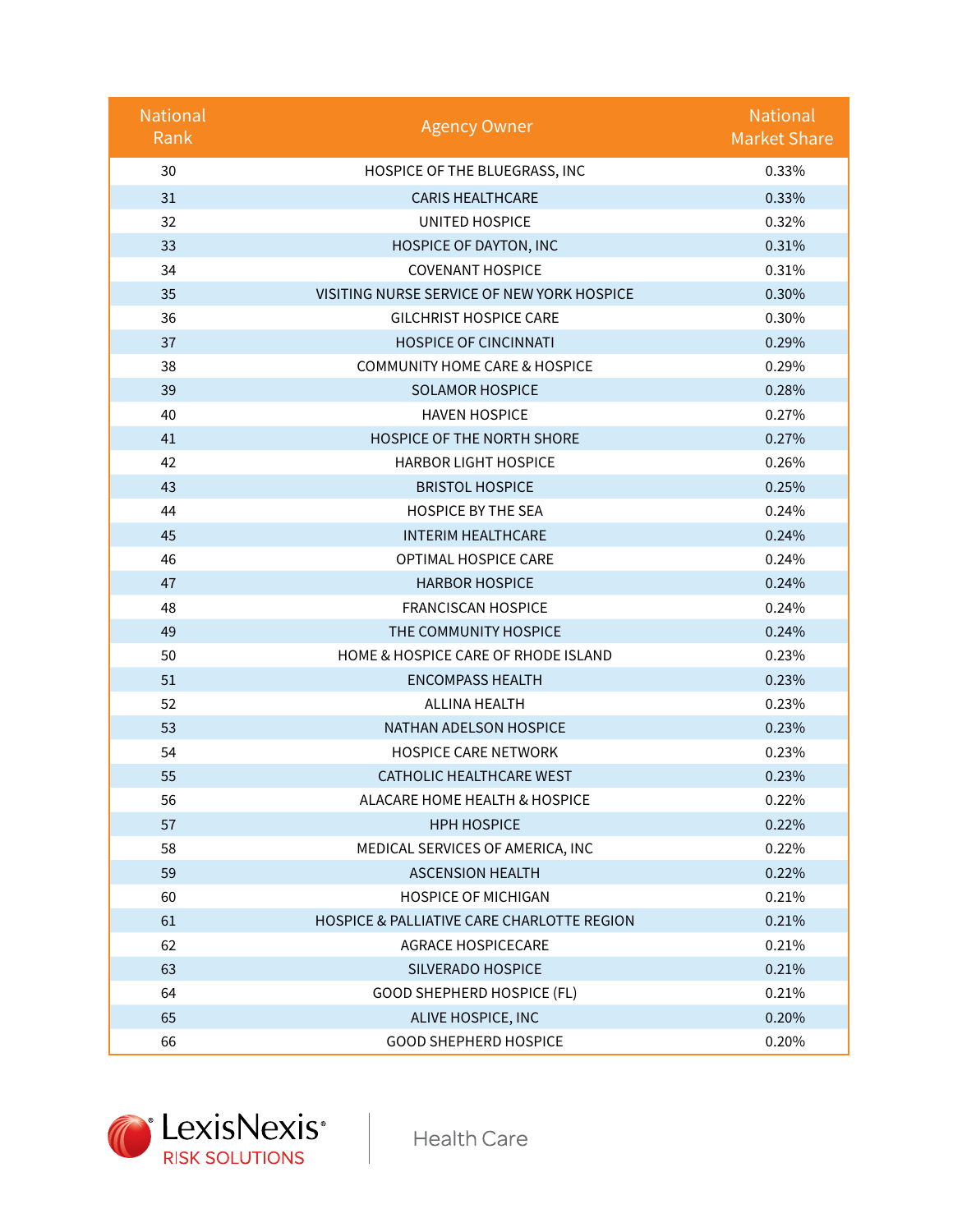| <b>National</b><br>Rank | <b>Agency Owner</b>                     | <b>National</b><br><b>Market Share</b> |
|-------------------------|-----------------------------------------|----------------------------------------|
| 67                      | HOSPICE OF WAKE COUNTY, INC             | 0.20%                                  |
| 68                      | <b>ARKANSAS HOSPICE</b>                 | 0.20%                                  |
| 69                      | TRINITY HOME HEALTH                     | 0.20%                                  |
| 70                      | <b>HOME NURSING AGENCY</b>              | 0.20%                                  |
| 71                      | <b>HOSPICE OF MARION COUNTY</b>         | 0.20%                                  |
| 72                      | <b>EVERGREEN HOME HEALTH SERVICES</b>   | 0.19%                                  |
| 73                      | HOSPICE OF VOLUSIA FLAGLER              | 0.19%                                  |
| 74                      | <b>BEAUMONT HOSPITALS</b>               | 0.19%                                  |
| 75                      | MCLAREN VISITING NURSE & HOSPICE        | 0.19%                                  |
| 76                      | HOSPICE BUFFALO, INC                    | 0.19%                                  |
| 77                      | <b>HOSPICE LANCASTER CNTY</b>           | 0.19%                                  |
| 78                      | <b>AMERICAN HOSPICE</b>                 | 0.19%                                  |
| 79                      | GOOD SHEPHERD HOSPICE (NY)              | 0.19%                                  |
| 80                      | <b>OHIO HEALTH</b>                      | 0.19%                                  |
| 81                      | <b>COMFORT CARE HOSPICE</b>             | 0.18%                                  |
| 82                      | THE DENVER HOSPICE                      | 0.18%                                  |
| 83                      | <b>CELTIC</b>                           | 0.18%                                  |
| 84                      | BAYADA® HOME HEALTH CARE                | 0.18%                                  |
| 85                      | ADVOCATE HOME HEALTH CARE (IL)          | 0.18%                                  |
| 86                      | <b>MERCY</b>                            | 0.18%                                  |
| 87                      | <b>SAMARITAN HOSPICE</b>                | 0.18%                                  |
| 88                      | LIFETIMECARE HOME HEALTH CARE & HOSPICE | 0.18%                                  |
| 89                      | VISITING NURSE ASSOCIATION OF WISCONSIN | 0.17%                                  |
| 90                      | KANSAS CITY HOSPICE & PALLIATIVE CARE   | 0.17%                                  |
| 91                      | THE ELIZABETH HOSPICE                   | 0.17%                                  |
| 92                      | HOSPICE OF CHATTANOOGA, INC             | 0.17%                                  |
| 93                      | <b>HOSPICE BY THE BAY</b>               | 0.17%                                  |
| 94                      | <b>GULFSIDE REGIONAL HOSPICE</b>        | 0.17%                                  |
| 95                      | <b>CARE ALTERNATIVES</b>                | 0.17%                                  |
| 96                      | <b>MAYO HEALTH SYSTEM</b>               | 0.17%                                  |
| 97                      | <b>CATHOLIC HOSPICE</b>                 | 0.17%                                  |
| 98                      | <b>HOSPICE OF THE CHESAPEAKE</b>        | 0.17%                                  |
| 99                      | LOWER CAPE FEAR HOSPICE                 | 0.17%                                  |
| 100                     | <b>MERIDIAN HOME CARE</b>               | 0.16%                                  |